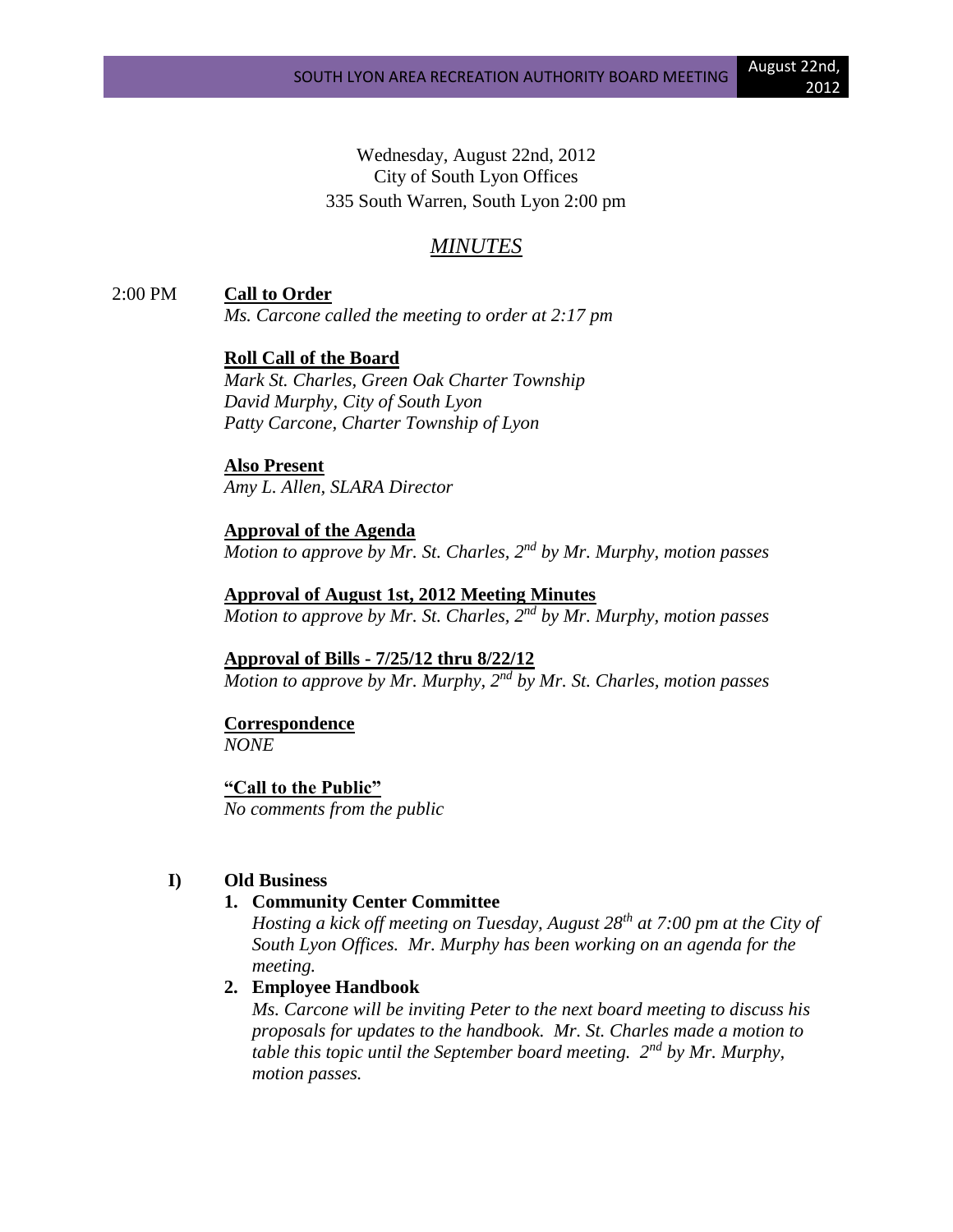# **II) New Business**

#### **1. Community Contributions for next fiscal year**

*Mrs. Allen passed out a handout with some updated projections for contributions based on the 2012 participation reports. The board would like some time to look these over before making a final decision on contribution amounts for the 2012-2013 fiscal year.*

*It was also discussed that Mrs. Allen should contact the newly elected officials of Salem Township to inquire about Salem joining SLARA in November. Mrs. Allen will work on putting together a power point presentation to share with Salem Township Officials at that time.*

### **2. Office Administrators Hours**

*Mrs. Allen requested that we allow the Office Administrators to work an additional 2 hours each work day so that they would be covering the entire work day from 8:00 am until 4:00 pm. Mr. St. Charles made a motion to authorize 20 hours a week for each office administrator effective immediately. 2 nd by Mr. Murphy, motion passes.*

*Mrs. Allen will submit a budget amendment to cover this cost at the September board meeting and it will be voted on at that time.*

#### **3. SLARA Office Updates**

*Sports Programmer Job Posting – SLARA is continuing to accept applications for this position. We will stop accepting applications on Monday, September 27th, 2012. At that time we will contact those we wish to interview. Interviews will take place tentatively the 2nd week of September.*

*Fall Guide – The fall SLARA brochure went out in the mail last week. We are expecting the office to be very busy with lots of registrations. School will start right after labor day so we expect a lot of parents to start registering their children once school schedules are set.*

*Cemetery Tours – SLARA will once again be offering cemetery tours in the fall brochure. Mrs. Allen will contact Julie at SL City Hall to let her know about it.*

*Day Camp – Camp is officially done for the season. Lots of great feedback from parents this year and NO complaints from parents. Staff was fantastic!*

*Softball – We have picked up some adult softball teams from Westland. The Westland Rec. Department has closed down so some of their teams are coming to us!*